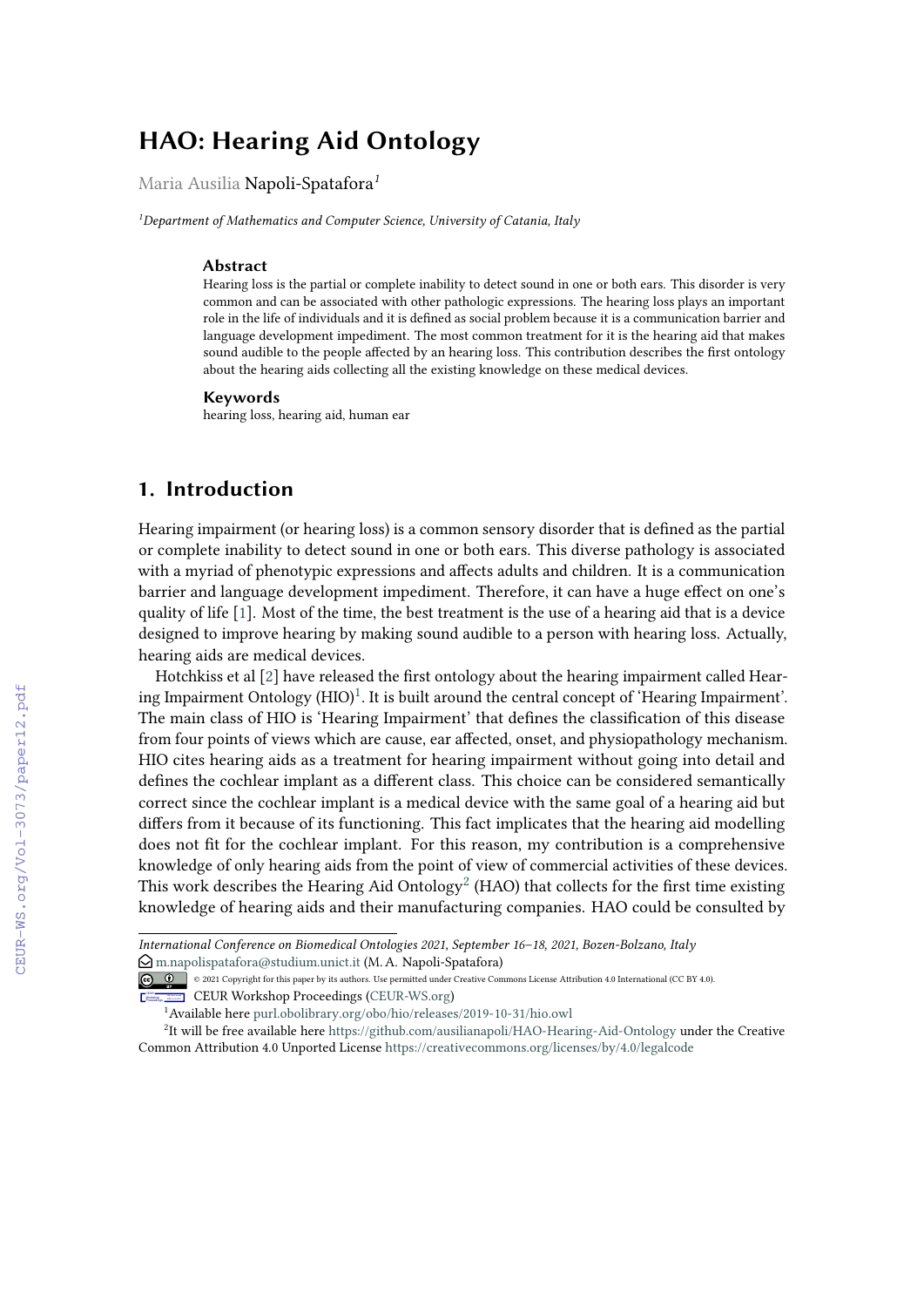everyone through a SPARQL endpoint or a web application.

## **2. Proposed Ontology**

The HAO is built around the central concept of 'Hearing Aid'. The classes of the HAO reproduce the technical characteristics of hearing aids. There are different types (i.e. ontology class Types) which vary in size, placing and technology and each of them is a class:

- BAHA which stands for *Bone Anchored Hearing Aid*: it is a surgically implanted auditory prosthetic based on bone conduction; it can not be surgically implanted temporarily.
- BTE which stands for *Behind The Ear*: it is one of two major classes of hearing aids. They consist of a case that hangs behind the pinna.
- CROS which stands for *Contralateral Routing Of Signals*; it is a hearing aid that transmits auditory information from one side of the head to the other side of the head. Candidates include people who have poor word understanding on one side, no hearing on one side, or who are not benefiting from a hearing aid on one side.
- Eyeglasses\_Aids: sounds are transmitted via a receiver attached from the arm of the spectacles which are fitted firmly behind the boney portion of the skull at the back of the ear (mastoid process) by means of pressure applied on the arm of the spectacles.
- ITE which stands for *In The Ear*; it is the other major class of hearing aids. These custom devices fit in the outer ear bowl (called the concha) or inside the ear canal completely.

Another main class is Configurations that contains configurations of each type of hearing aids: for example, a BTE hearing aid can have or not the receiver in the canal, or an ITE hearing aid can be completely hidden in the ear canal or not. All existing configurations are inserted as individuals and for each type they are:

- BAHA configurations:
	- **–** Surgical\_Implant;
	- **–** Softband or Headband (they are semantically the same thing and this fact is modelled in the ontology using the property owl: sameAs).
- BTE configurations:
	- **–** RIC which stands for *Receiver In the Canal* or RITE which stands for *Receiver In The Ear* (modeled as being essentially the same thing by means of the property owl:sameAs);
	- **–** No-RIC or No-RITE (i.e., the counterpart of the previous).
- CROS configurations:
	- **–** Air\_Conduction\_Cros: on the impaired side, a microphone is encased in a behind the ear (BTE) styled case or a custom, in the ear (ITE) piece; the receiver is on the other ear.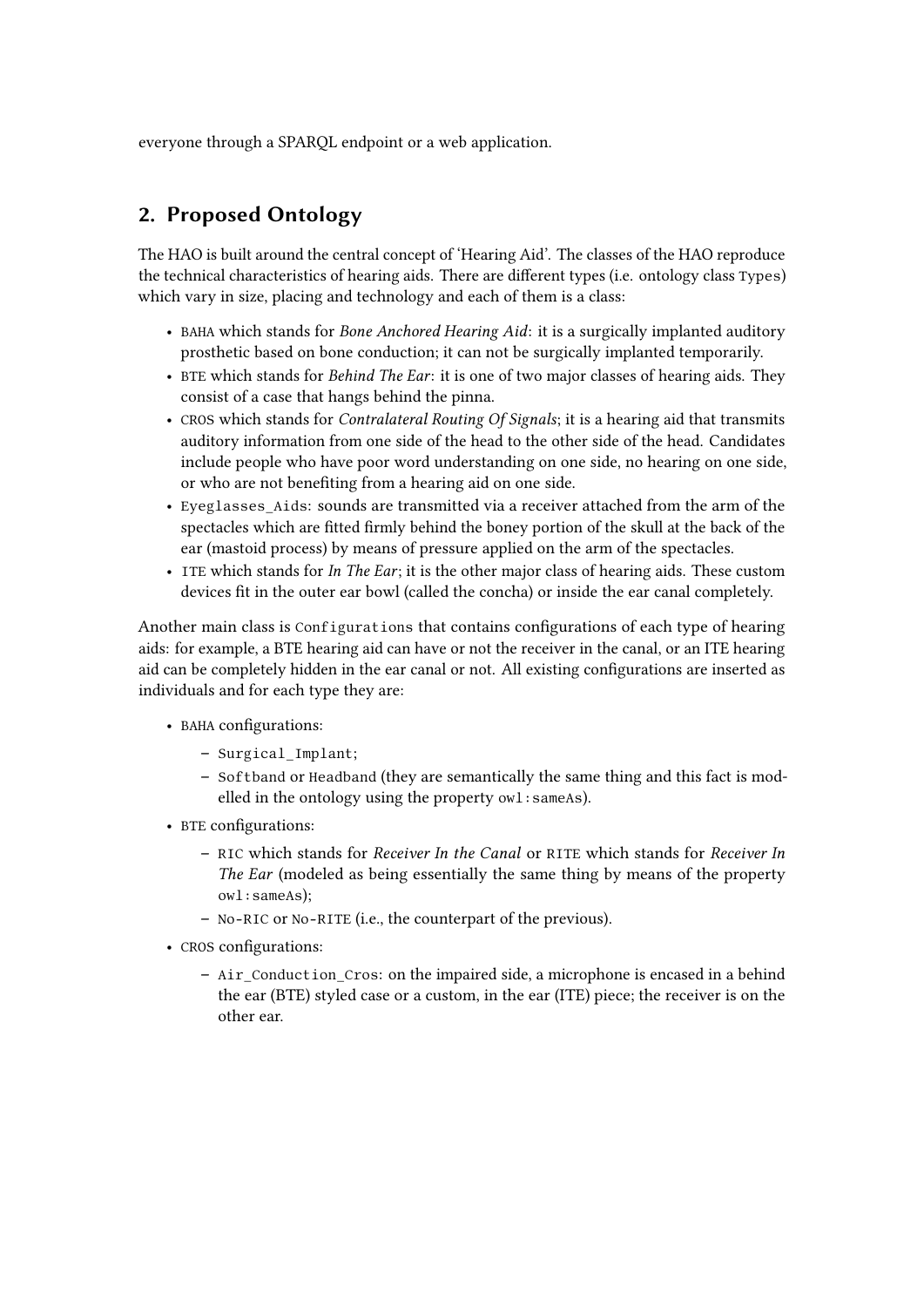- **–** BiCROS: this system is utilized in patients who have single sided deafness who also have hearing loss in their better hearing ear; in addition to the configuration included in the CROS system, the BiCROS includes microphones on the better hearing side and both microphones are amplified and presented to the better hearing ear.
- Eyeglasses\_Aids configuration is Bone\_Conduction\_Spectacles that means spectacles of eyeglasses contains bone receiver.
- ITE configurations:
	- **–** ITC which stands for *In The Canal*;
	- **–** CIC which stands for *Completely In the Canal*;
	- **–** IIC which stands for *Invisible In the Canal*;

The ontology contains other individuals representing existing models of hearing aid produced by different main manufacturers; each of them is an instance of the appropriate class and is modeled using the following object/data properties:

- Object Properties:
	- **–** hasConfiguration which has Types as domain and Configurations as range; its inverse is isConfigurationOf;
	- **–** isDesignedFor which has Types as domain and {Adult, Child} as range; its inverse is hasDedicated;
	- **–** forHearingLossSeverity which has Types as domain and {Mild-Moderate, Moderate-Severe, Severe-Profound} as range; its inverse is canBeTreatedBy.
- Data Properties:
	- **–** hasConnectivity which has Types as domain and xsd:boolean as range;
	- **–** hasTelecoil which has Types as domain and xsd:boolean as range;
	- **–** hasWebSite which has Types as domain and xsd:string as range;
	- **–** isDigital which has Types as domain and xsd:boolean as range;
	- **–** isRechargeable which has Types as domain and xsd:boolean as range.

The above-mentioned properties are useful to define some classes as existential restrictions. Figure [1](#page-3-0) gives an overview of the class hierarchy in HAO that will be described in detail (here the name of the root class is the *qualified name* of the class Hearing Aid in the HIO from which the proposed ontology is derived).

The human ear perceives sound waves by air conduction and bone conduction and so hearing aids are classified by the way of conduction. For this reason, there is the class Conduction that has, as subclasses, the classes Air\_Conduction (i.e., the outer ear directs sound waves from the external environment to the tympanic membrane that transmits them to the inner ear by the ossicular chain) and Bone\_Conduction (i.e., sound can reach the inner ear by conduction through the bones of the skull because it produces vibrations of the skull that are passed on the inner ear). Air\_Conduction and Bone\_Conduction are disjoint classes.

Another distinctive element for a hearing aid is whom will use it because some devices are specifically designed for adults or children. This is modeled using the class Hearing\_Aid\_Designed\_For having as subclasses the classes Hearing\_Aid\_For\_Adult and Hearing\_Aid\_For\_Child.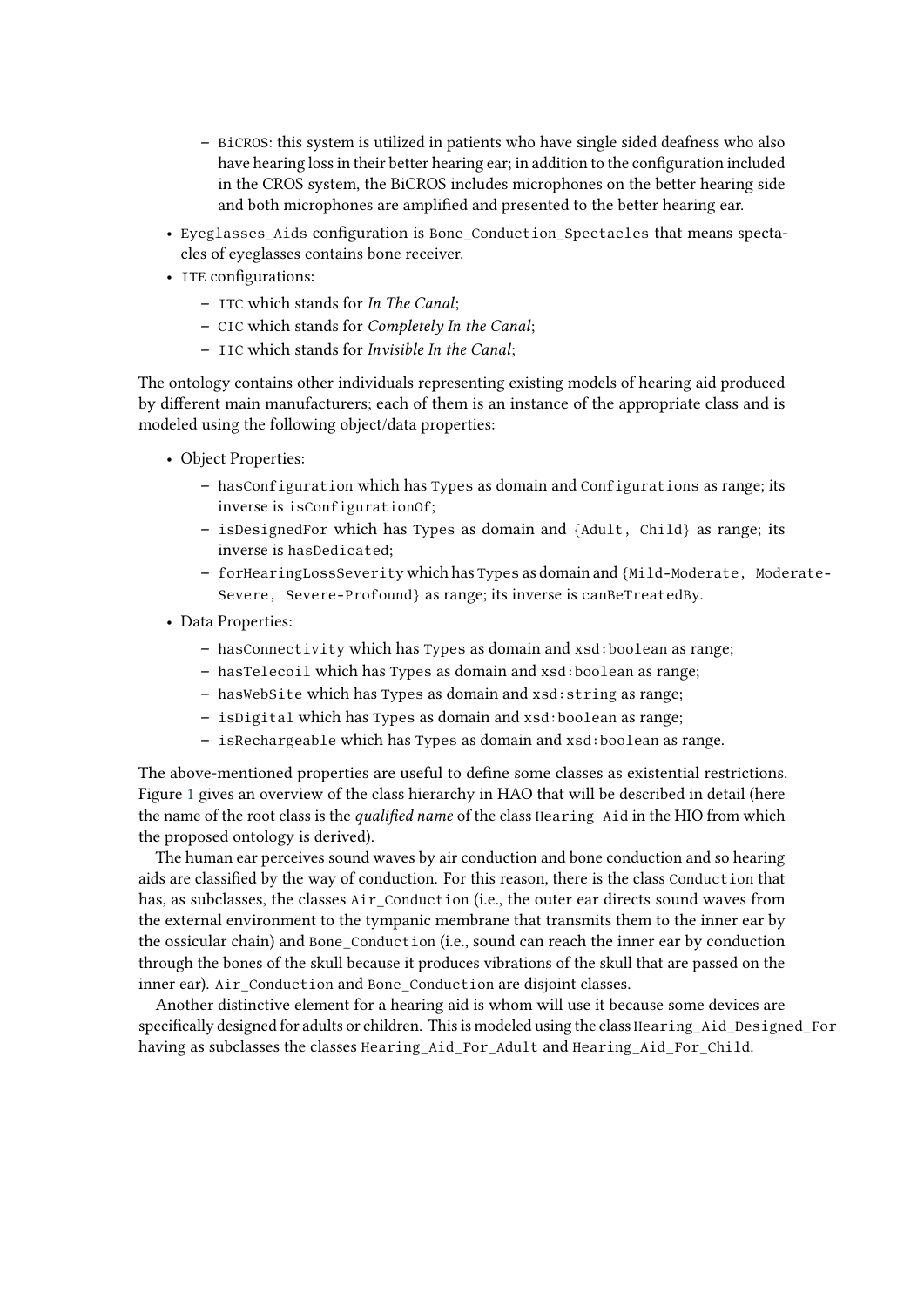

<span id="page-3-0"></span>**Figure 1:** Class hierarchy in HAO.

Hearing aids have various functionalities and currently, these can be grouped into three main types i.e., connectivity, rechargeability, and telecoil. This is represented by the class Hearing\_Aid\_Functionalities and its three subclasses Hearing\_Aid\_Connectivity (recent hearing aids support connectivity because they can be fitted wireless and can receive sound directly from TV, phones, and Bluetooth microphone/speaker), Hearing Aid Rechargeability (the power alimentation can be zinc-air button battery or lithium rechargeable battery), and Hearing Aid Telecoil (the signal inside the phone's speaker is picked up by the hearing aid's telecoil i.e. a special loop of wire inside the hearing aid).

Hearing aids can be classified by hearing loss severity too. For example, some of them are not powerful enough for severe hearing loss. Three levels of severity of hearing loss are indicated and they are Mild-Moderate, Moderate-Severe, and Severe-Profound. To represent this in the ontology I introduced the class Hearing\_Loss\_Severity having three subclasses Hearing Loss Mild-Moderate, Hearing Loss Moderate-Severe, and Hearing Loss Severe-Profound. Finally, hearing aids can be analogical or digital according to their internal circuit. The ontology contains the class Hearing Aid Technology with its two subclasses Analogical Hearing Aid and Digital Hearing Aid. Analogical Hearing Aid and Digital Hearing Aid are disjoint classes. Worth noticing that Analogical Hearing Aid is an empty class because today all existing hearing aids are digital yet. I nevertheless put this class in this ontology for completeness of the topic.